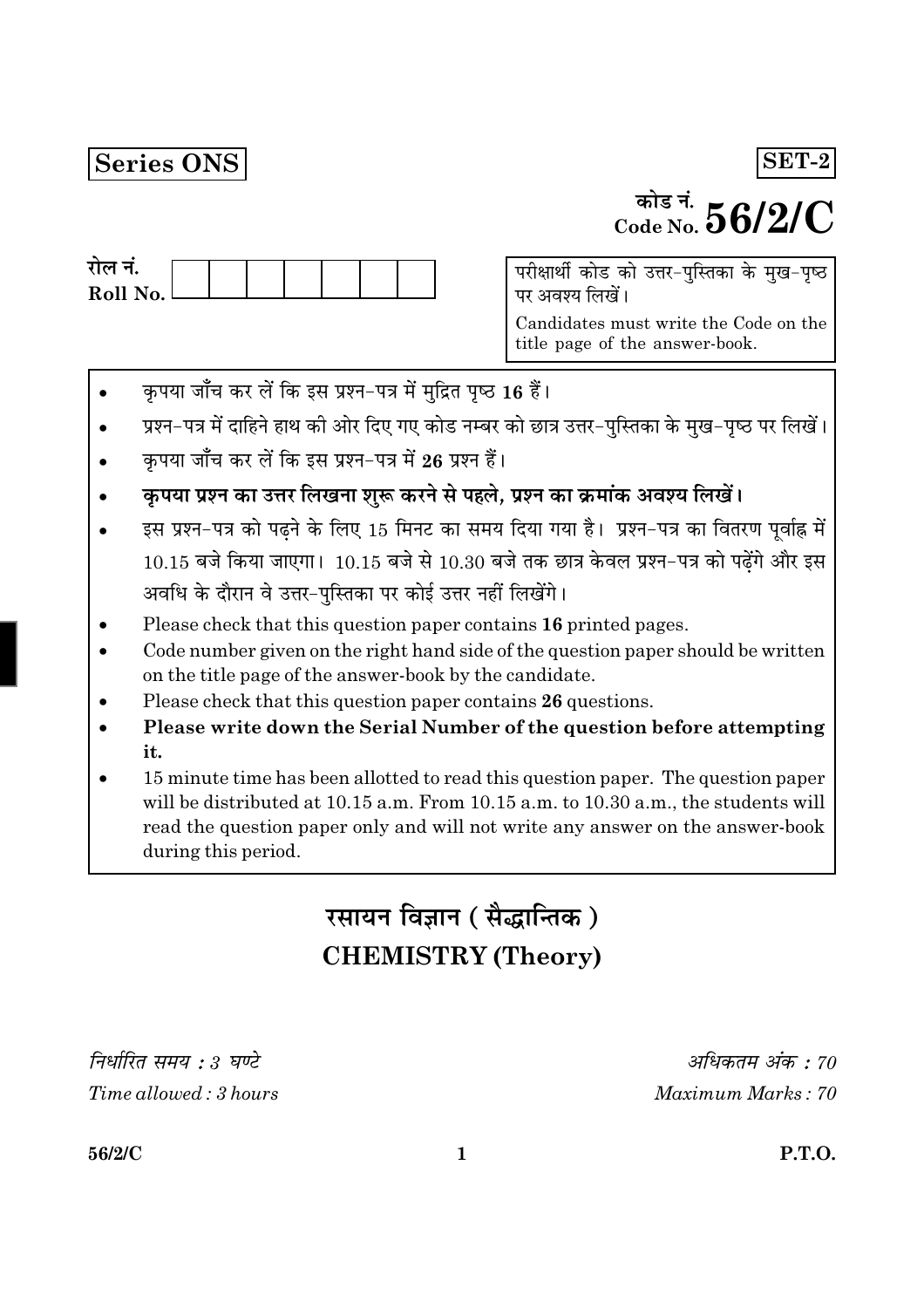### सामान्य निर्देश :

- म्पभी पृष्ठन अनिवार्य हैं।  $(i)$
- प्रश्न संख्या 1 से 5 तक अति लघु-उत्तरीय प्रश्न हैं और प्रत्येक प्रश्न के लिए 1 अंक है।  $(ii)$
- (iii) प्रश्न संख्या 6 से 10 तक लघ-उत्तरीय प्रश्न हैं और प्रत्येक प्रश्न के लिए 2 अंक हैं।
- प्रश्न संख्या 11 से 22 तक भी लघ-उत्तरीय प्रश्न हैं और प्रत्येक प्रश्न के लिए 3 अंक हैं।  $(iv)$
- प्रश्न संख्या 23 मुल्याधारित प्रश्न है और इसके लिए 4 अंक हैं।  $(v)$
- (vi) प्रश्न संख्या 24 से 26 तक दीर्घ-उत्तरीय प्रश्न हैं और प्रत्येक प्रश्न के लिए 5 अंक हैं।
- (vii) यदि आवश्यकता हो. तो लॉग टेबलों का प्रयोग करें। कैल्कलेटरों के उपयोग की अनमति **नहीं** है।

#### **General Instructions:**

- $(i)$ All questions are compulsory.
- $(ii)$ Questions number 1 to 5 are very short answer questions and carry 1 mark each.
- $(iii)$ Questions number 6 to 10 are short answer questions and carry 2 marks each.
- Questions number 11 to 22 are also short answer questions and carry 3 marks each.  $(iv)$
- Question number 23 is a value based question and carry 4 marks.  $(v)$
- Questions number 24 to 26 are long answer questions and carry 5 marks each.  $(vi)$
- (vii) Use log tables, if necessary. Use of calculators is **not** allowed.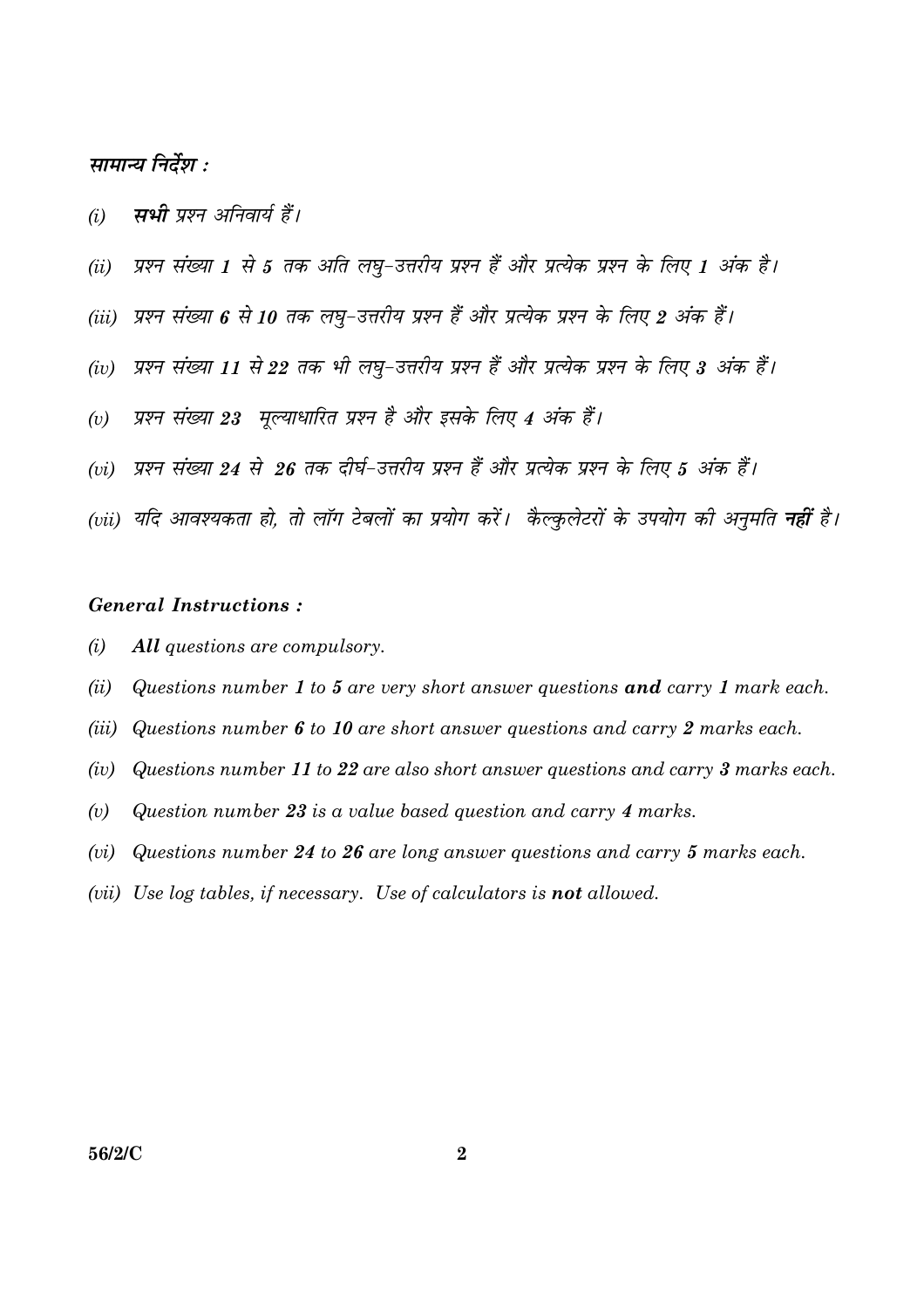दिए गये यौगिक का आई.यू.पी.ए.सी. नाम दीजिए:  $1.$ 



Write the IUPAC name of the given compound :



यौगिक  $\rm C_4H_9Br$  के एक ऐसे समावयवी की संरचना लिखिए जो  $\rm S_N1$  अभिक्रिया के प्रति  $2.$  $\mathbf{1}$ सर्वाधिक क्रियाशील है।

Write the structure of an isomer of compound  $C_A H_0 Br$  which is most reactive towards  $S_N1$  reaction.

कोलाइडी सॉल की स्थिरता का क्या कारण है? 3.  $\mathbf{1}$ 

What is the reason for the stability of colloidal sols?

एक आणविक ठोस और एक आयनिक ठोस के उदाहरण दीजिए।  $\boldsymbol{4}$ .  $\mathbf{1}$ 

Give an example each of a molecular solid and an ionic solid.

 $Pb(NO_3)_2$  को गर्म करने पर एक भूरे रंग की गैस निकलती है जिसको ठंडा करने पर द्विलकीकरण 5.  $\mathbf{1}$ हो जाता है। गैस की पहचान कीजिए।

 $Pb(NO<sub>3</sub>)<sub>2</sub>$  on heating gives a brown gas which undergoes dimerization on cooling? Identify the gas.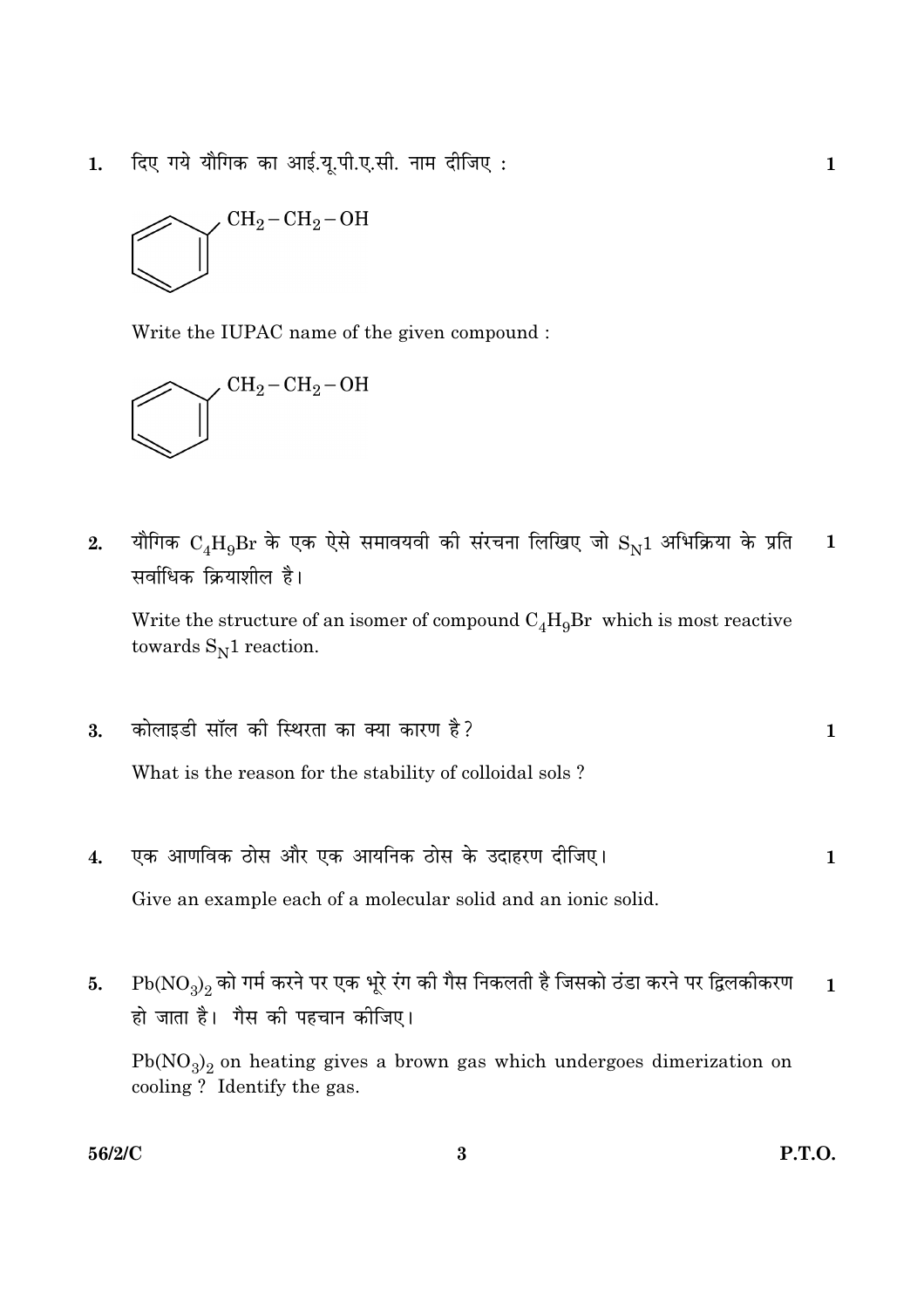एक अभिक्रिया :  $H_2 + Cl_2 \xrightarrow{hv} 2HCl$  के लिये 6.

दर $=k$ 

- इस अभिक्रिया की कोटि और आणविकता लिखिए  $(i)$
- k की यूनिट लिखिए।  $(ii)$

For a reaction :  $H_2 + Cl_2 \xrightarrow{hv} 2HCl$ 

 $Rate = k$ 

- $(i)$ Write the order and molecularity of this reaction.
- Write the unit of k.  $(ii)$
- निम्न अभिक्रियाओं से संबन्धित रासायनिक समीकरणों को लिखिए: 7.

 $\overline{2}$ 

 $\overline{2}$ 

- हाफमैन-ब्रोमेमाइड अवनमनन अभिक्रिया  $(i)$
- कार्बिलैमीन अभिक्रिया  $(ii)$

Write the chemical equations involved in the following reactions:

- Hoffmann-bromamide degradation reaction  $(i)$
- $(ii)$ Carbylamine reaction
- समान ताप पर गैस (A) अपेक्षाकृत गैस (B) के जल में अधिक घुलनशील है। इन दोनों  $(i)$  $\overline{2}$ 8. गैसों में से किसका  $\rm{K}_{H}$  (हेनरी स्थिरांक) उच्चतर है और क्यों?
	- एक अनादर्श विलयन में किस प्रकार का विचलन. अधिकतम क्वथनांकी ऐजिओटाप के  $(ii)$ निर्माण को दर्शाता है?
	- Gas  $(A)$  is more soluble in water than Gas  $(B)$  at the same temperature.  $(i)$ Which one of the two gases will have the higher value of  $K_H$  (Henry's constant) and why?
	- In non-ideal solution, what type of deviation shows the formation of  $(ii)$ maximum boiling azeotropes?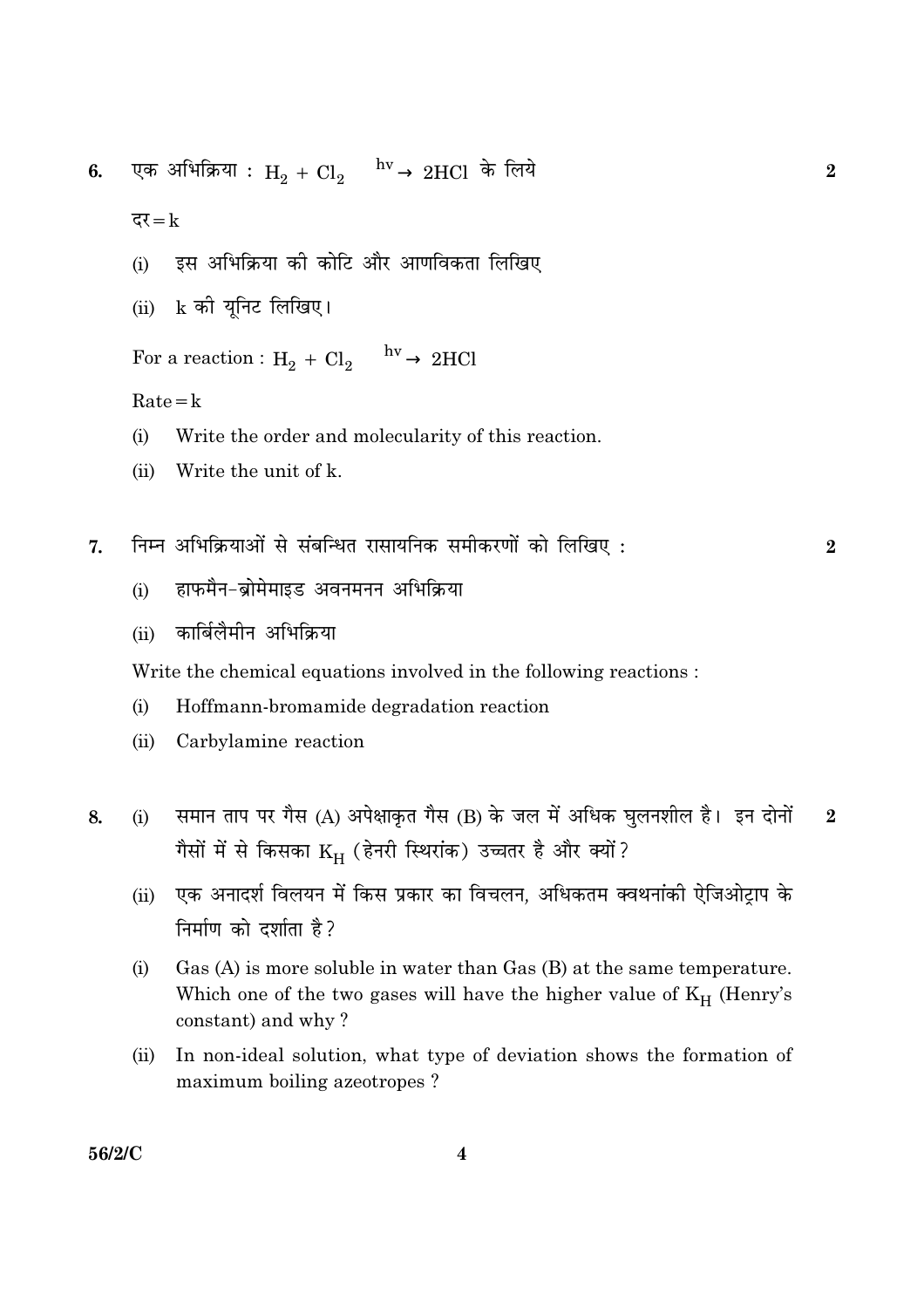- जब एक उपसह संयोजक यौगिक  $CoCl_3.6NH_3$  को  $AgNO_3$  के साथ मिलाया जाता है तो  $\boldsymbol{2}$ 9. यौगिक के एक मोल के साथ AgCl के तीन मोल अवक्षेपित होते हैं। लिखिये:
	- कॉम्प्लेक्स का संरचना सूत्र  $(i)$
	- (ii) कॉम्प्लेक्स का आई.यू.पी.ए.सी. नाम

When a coordination compound  $CoCl<sub>3</sub>$ .6NH<sub>3</sub> is mixed with AgNO<sub>3</sub>, 3 moles of AgCl are precipitated per mole of the compound. Write

- $(i)$ Structural formula of the complex
- $(ii)$ IUPAC name of the complex

```
10. निम्न की संरचनायें लिखिए:
```
 $BrF_3$  (ii)  $KeF_4$  $(i)$ 

#### अथवा

क्या होता है जब :

- $\rm Fe^{3+}$  लवण के जलीय विलयन में से  $\rm SO_2$  को प्रवाहित किया जाता है?  $(i)$
- (ii)  $XeF_4$  क्रिया करता है  $SbF_5$  के साथ?

Write the structures of the following:

 $(i)$  $BrF<sub>3</sub>$ (ii)  $XeF_A$ 

#### **OR**

What happens when:

- $\mathrm{SO}_2$  gas is passed through an aqueous solution  $\mathrm{Fe^{3+}}$  salt ?  $(i)$
- (ii)  $XeF_A$  reacts with  $SbF_5$ ?

#### 56/2/C

**P.T.O.** 

 $\overline{2}$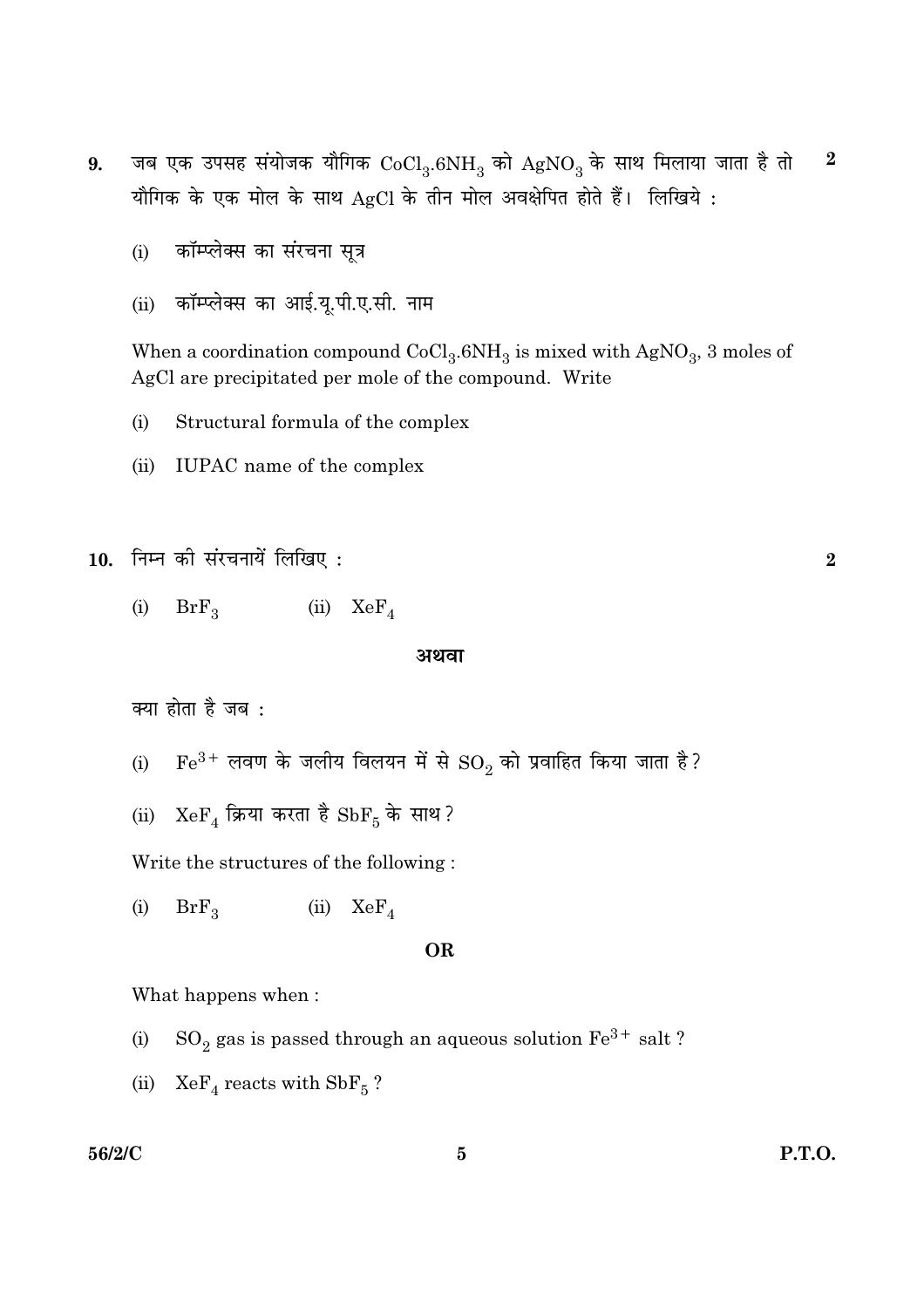11. निम्न अभिक्रियाओं में प्रत्येक का अंतिम उत्पाद लिखिए:

(a)  
\n
$$
CH_3-C-O-CH_3+
$$
 HI  $\longrightarrow$   
\n $CH_3$   
\n $CH_3$ 

(b) 
$$
\begin{array}{ccc}\n\text{CH}_3-\text{CH}_2-\text{CH}-\text{CH}_3 & \xrightarrow{\text{Cu/573K}} \\
\downarrow & & \\
\text{OH} & & \\
\end{array}
$$

(c) 
$$
C_6H_5-OH \xrightarrow{\text{(i) CHCl}_3 + \text{aq.NaOH}}
$$

Write the final product (s) in each of the following reactions :

(a) 
$$
CH_3-C-O-CH_3 + HI \longrightarrow
$$
  
\n $CH_3$   
\n $CH_3$   
\n(b)  $CH_3-CH_2-CH-CH_3 \xrightarrow{Cu/573K} OH$ 

(c) 
$$
C_6H_5-OH \xrightarrow{\text{(i) CHCl}_3 + \text{aq.NaOH}}
$$

56/2/C

 $\bf{6}$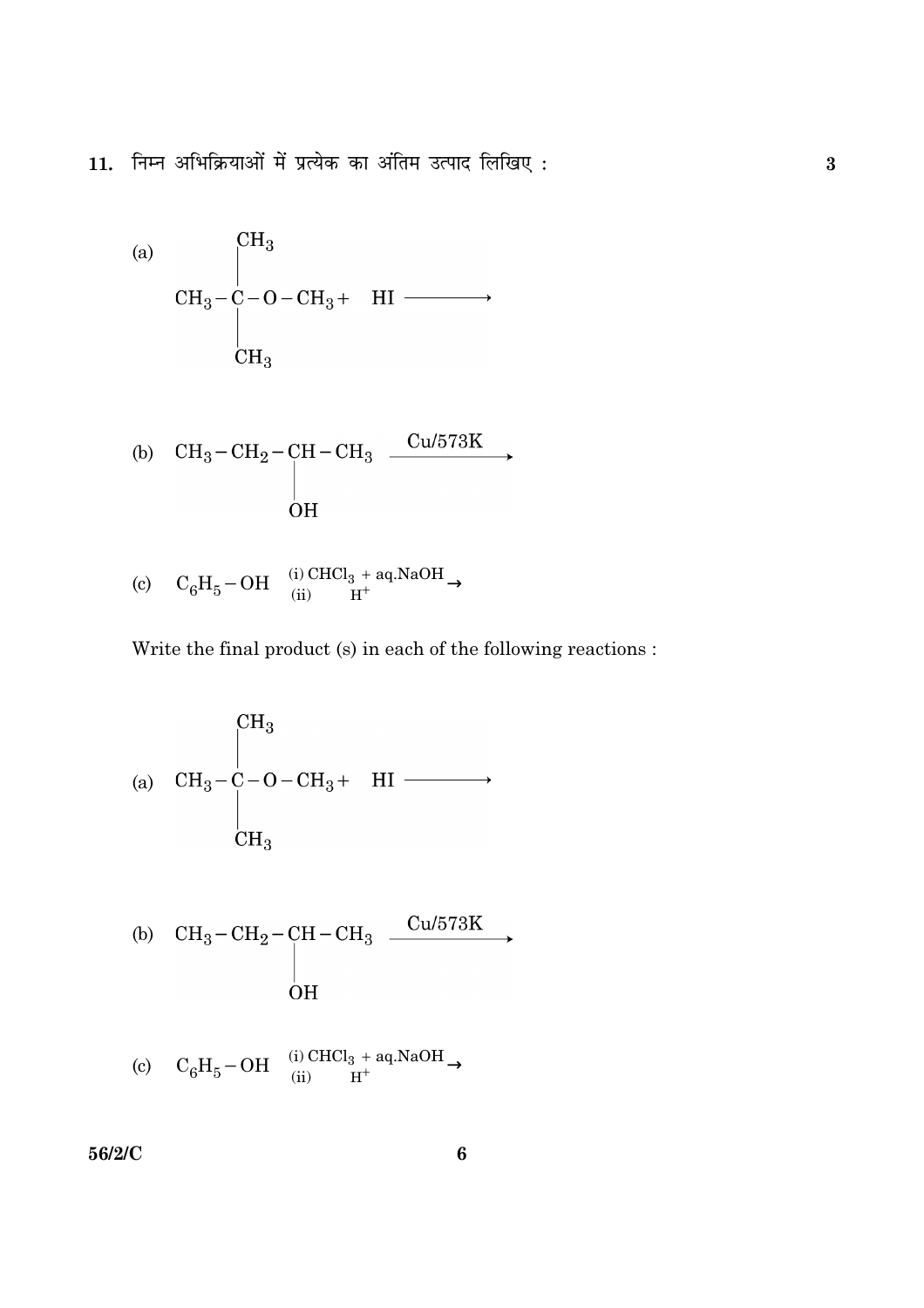आप कैसे रूपांतरित करेंगे: 12.

- क्लोरोबेन्जीन को बाईफेनिल में  $(i)$
- (ii) प्रोपीन को 1- आयडोप्रोपेन में
- (iii) 2-ब्रोमोब्युटेन को ब्युट-2-ईन में

#### अथवा

निम्न में मुख्य उत्पादों को लिखिए:



(ii) 
$$
2CH_3 - CH - CH_3 \frac{Na}{dry \text{ } \text{other}}
$$

(iii) 
$$
CH_3-CH_2-Br \xrightarrow{AgCN}
$$
 ?

How do you convert :

- Chlorobenzene to biphenyl  $(i)$
- $(ii)$ Propene to 1-iodopropane
- (iii) 2-bromobutane to but-2-ene

#### **OR**

Write the major product(s) in the following:



(iii) 
$$
CH_3-CH_2-Br \xrightarrow{AgCN}
$$
 ?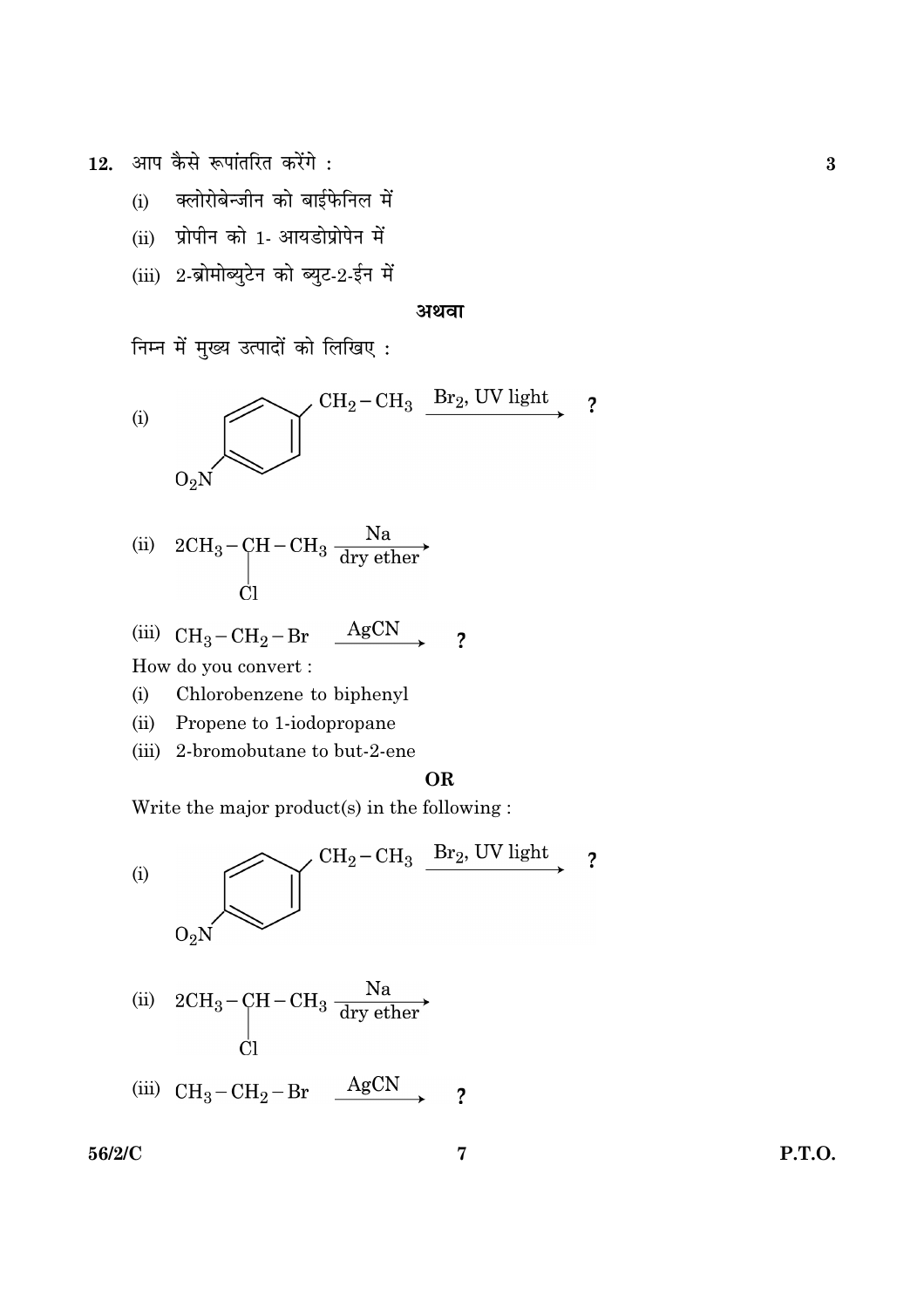- स्टार्च और सेलुलोस के बीच के संरचनात्मक अंतर को लिखिए। 13.  $(i)$ 
	- न्यक्लिक अम्ल में किस प्रकार का लिंकेज वर्तमान होता है?  $(ii)$
	- (iii) रेशेदार प्रोटीन और गोलाकार प्रोटीन के लिये प्रत्येक के एक एक उदाहरण दीजिए।
	- Write the structural difference between starch and cellulose.  $(i)$
	- What type of linkage is present in Nucleic acids?  $(ii)$
	- (iii) Give one example each for fibrous protein and globular protein.
- निकल के परिष्करण की विधि का नाम दीजिए।  $(i)$  $14.$ 
	- ऐलमीनियम के निष्कर्षण में क्रायोलाइट की क्या भमिका होती है?  $(ii)$
	- (iii) आयरन आक्साइड से आयरन के निष्कर्षण में चूने के पत्थर की क्या भूमिका होती है?
	- Name the method of refining of nickel  $(i)$
	- What is the role of cryolite in the extraction of aluminium?  $(ii)$
	- What is the role of limestone in the extraction of iron from its  $(iii)$ oxides?

कारण दीजिए : 15.

- $\mathrm{SO}_2$  एक अपचायक है जबकि  $\mathrm{TeO}_2$  एक उपचायक है।  $(i)$
- (ii) नाइटोजन पेन्टाहैलाइड नहीं बनाता है।
- (iii)  $I_2$  की अपेक्षा ICl अधिक क्रियाशील है।

#### Give reasons :

- $(i)$  $SO_2$  is reducing while TeO<sub>2</sub> is an oxidizing agent.
- Nitrogen does not form pentahalide.  $(ii)$
- (iii) ICl is more reactive than  $I_2$ .

#### 56/2/C

 $\overline{\mathbf{3}}$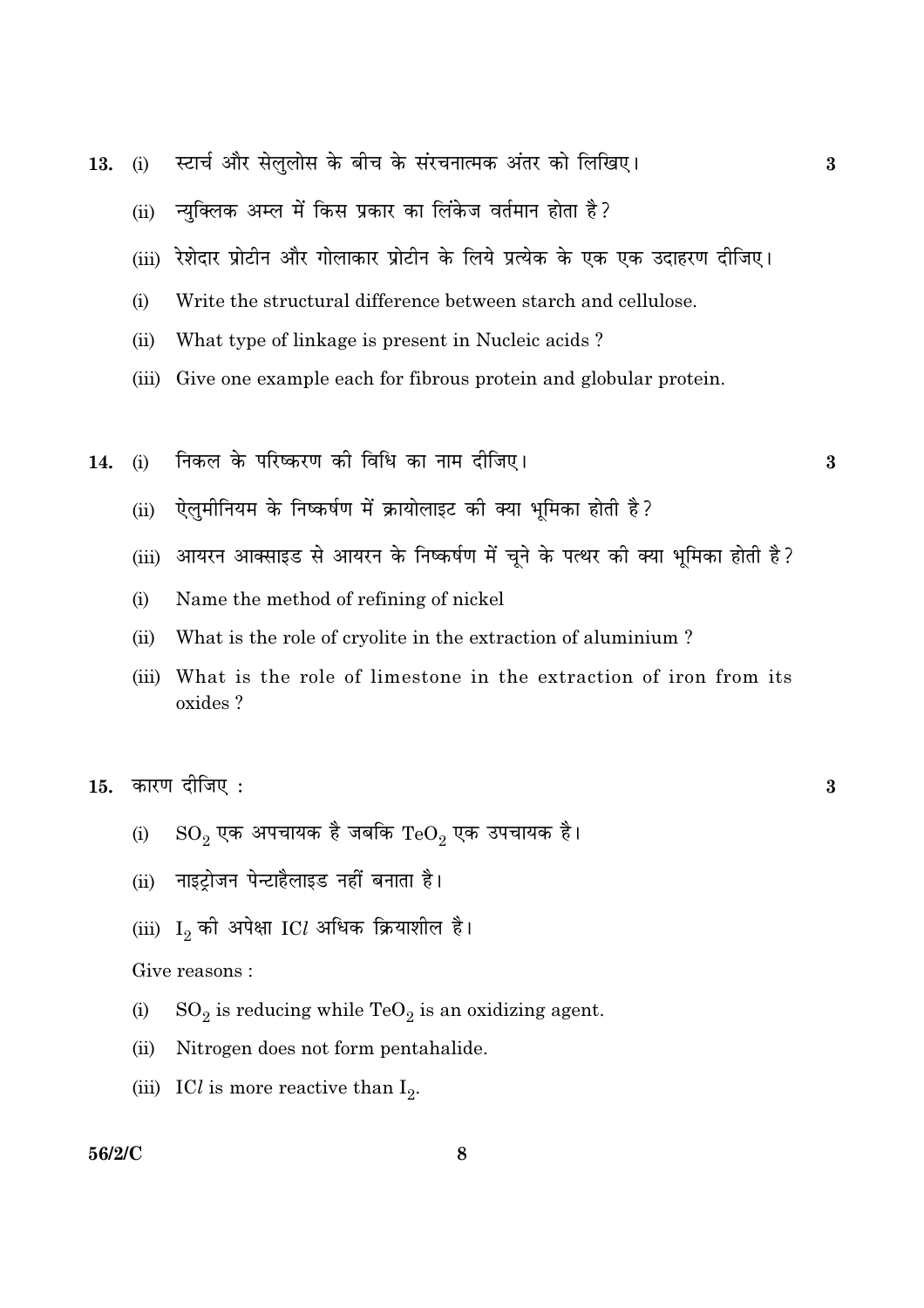- (a) कॉम्प्लेक्स  $[Fe(H_2O)_6]^3$ + के लिए संकरण, चुम्बकीय व्यवहार और स्पिन लिखिए।  $\bf{3}$ 16. (प.सं.  $Fe = 26$ )
	- कॉम्प्लेक्स  $[{\rm Pt(en)}_2{\rm Cl}_2]^{2+}$  का एक ज्योमितीय समावयवी लिखिए जो प्रकाशकीय निष्क्रिय  $(b)$ हो।
	- For the complex  $[Fe(H_2O)_6]^{3+}$ , write the hybridization, magnetic  $(a)$ character and spin of the complex. (At. number :  $Fe = 26$ )
	- Draw one of the geometrical isomers of the complex  $[Pt(en)_2Cl_2]^2$ <sup>+</sup> which (b) is optically inactive.
- $500\text{pm}$  कोर लम्बाई के साथ एक तत्व b.c.c. जालक में क्रिष्टलित होता है। तत्व का घनत्व  $17.$  $\boldsymbol{3}$  $7.5g \text{ cm}^{-3}$ हैं। तत्व के  $300 g$  में कितने परमाणु वर्तमान होते हैं?

An element crystallizes in a b.c.c. lattice with cell edge of 500pm. The density of the element is 7.5g cm<sup>-3</sup>. How many atoms are present in 300 g of the element?

- रबर के वल्कनीकरण में सल्फर की क्या भमिका होती है?  $(i)$ 18.
	- (ii) निम्न बहलक में एकलकों की पहचान कीजिए:

$$
\left.\left.\left[ \begin{array}{c} \displaystyle O -CH_2-CH_2-O-C\end{array}\right.\right.\rightleftharpoons\hspace{15pt} \begin{array}{c} \displaystyle O \\[-10pt] \displaystyle O-\left(\begin{array}{c} \displaystyle O \\[-10pt] \displaystyle O \end{array}\right) \end{array}\hspace{1mm}\right\rbrace
$$

- (iii) उनके अंतर्आणविक बल के आधार पर निम्न बहलकों को व्यवस्थित कीजिए: टेरीलीन. पालीथीन. नीओप्रीन
- What is the role of Sulphur in the vulcanization of rubber?  $(i)$
- Identify the monomers in the following polymer:  $(ii)$

(iii) Arrange the following polymers in the increasing order of their intermolecular forces:

Terylene, Polythene, Neoprene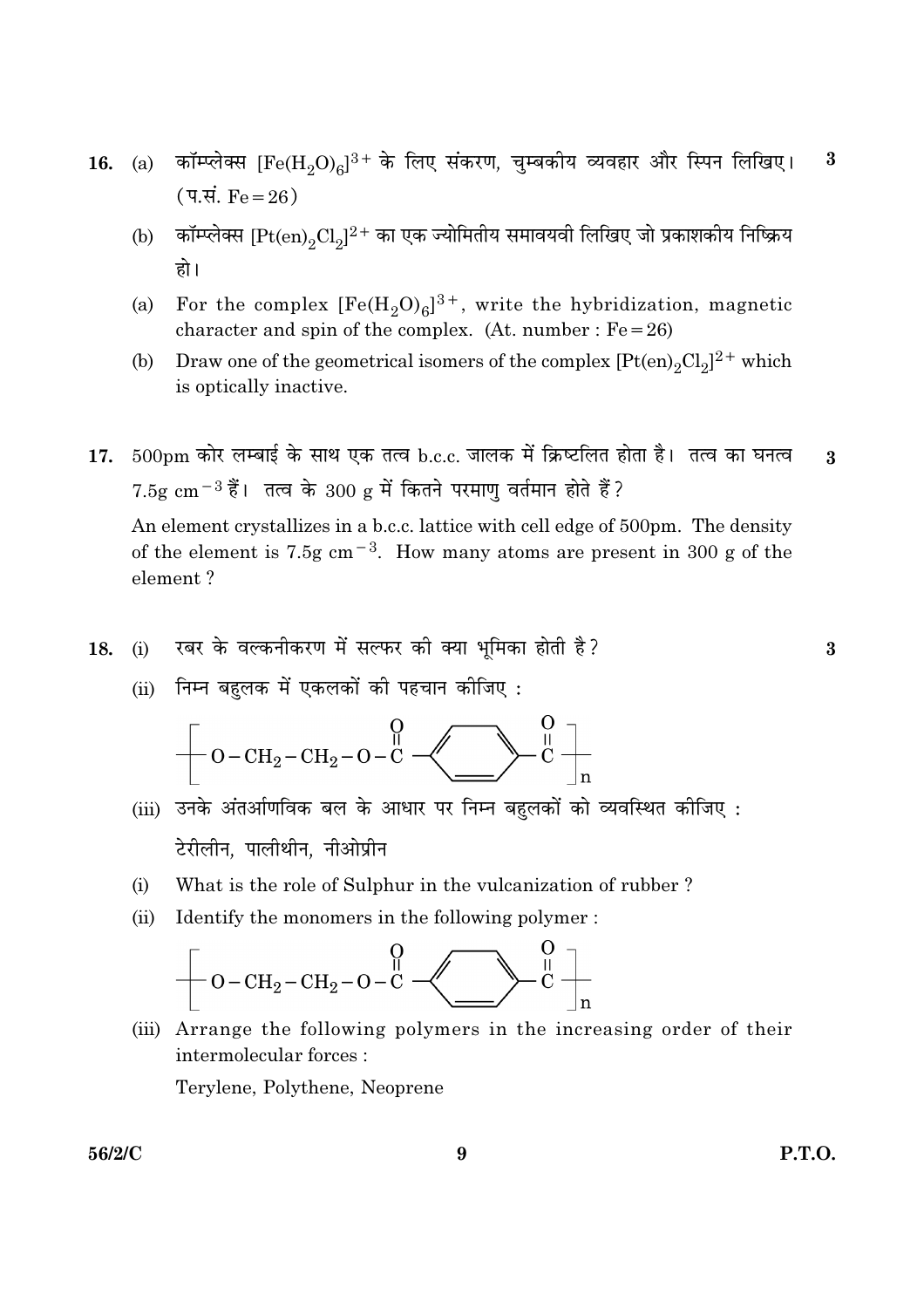प्रथम कोटि की उष्मीय विघटन अभिक्रिया के लिये निम्न आँकड़े पाये गये : 19.

 $C_2H_5Cl(g) \rightarrow C_2H_4(g) + HCl(g)$ 

टोटल दाब/atm Time/sec

| $\Omega$ | 0.30 |
|----------|------|
| 300      | 0.50 |

दर स्थिरांक का परिकलन कोजिए।

(दिया गया:  $\log 2 = 0.301$ ,  $\log 3 = 0.4771$ ,  $\log 4 = 0.6021$ )

For the first order thermal decomposition reaction, the following data were obtained:

 $C_2H_5Cl(g) \rightarrow C_2H_4(g) + HCl(g)$ 

Time / sec Total pressure / atm

| $\overline{0}$ | 0.30 |
|----------------|------|
| 300            | 0.50 |

Calculate the rate constant

(Given:  $log 2 = 0.301$ ,  $log 3 = 0.4771$ ,  $log 4 = 0.6021$ )

 $20.$  निम्न के कारणों को दीजिए:

- ऐनिलीन फ्राइडेल-क्रैफ्ट अभिक्रिया नहीं देता है।  $(i)$
- जलीय विलयन में  ${\rm (CH_3)_3}$  N की अपेक्षा  ${\rm (CH_3)_2}$  NH अधिक क्षारीय है।  $(ii)$
- (iii) टर्शियरी एमीनों की अपेक्षा प्राइमरी ऐमीनों के क्वथनांक उच्चतर होते हैं।

Give reasons for the following:

- $(i)$ Aniline does not undergo Friedal-Crafts reaction.
- ${\rm (CH_3)_2}$  NH is more basic than  ${\rm (CH_3)_3}$  N in an aqueous solution.  $(ii)$
- (iii) Primary amines have higher boiling point than tertiary amines.

#### 56/2/C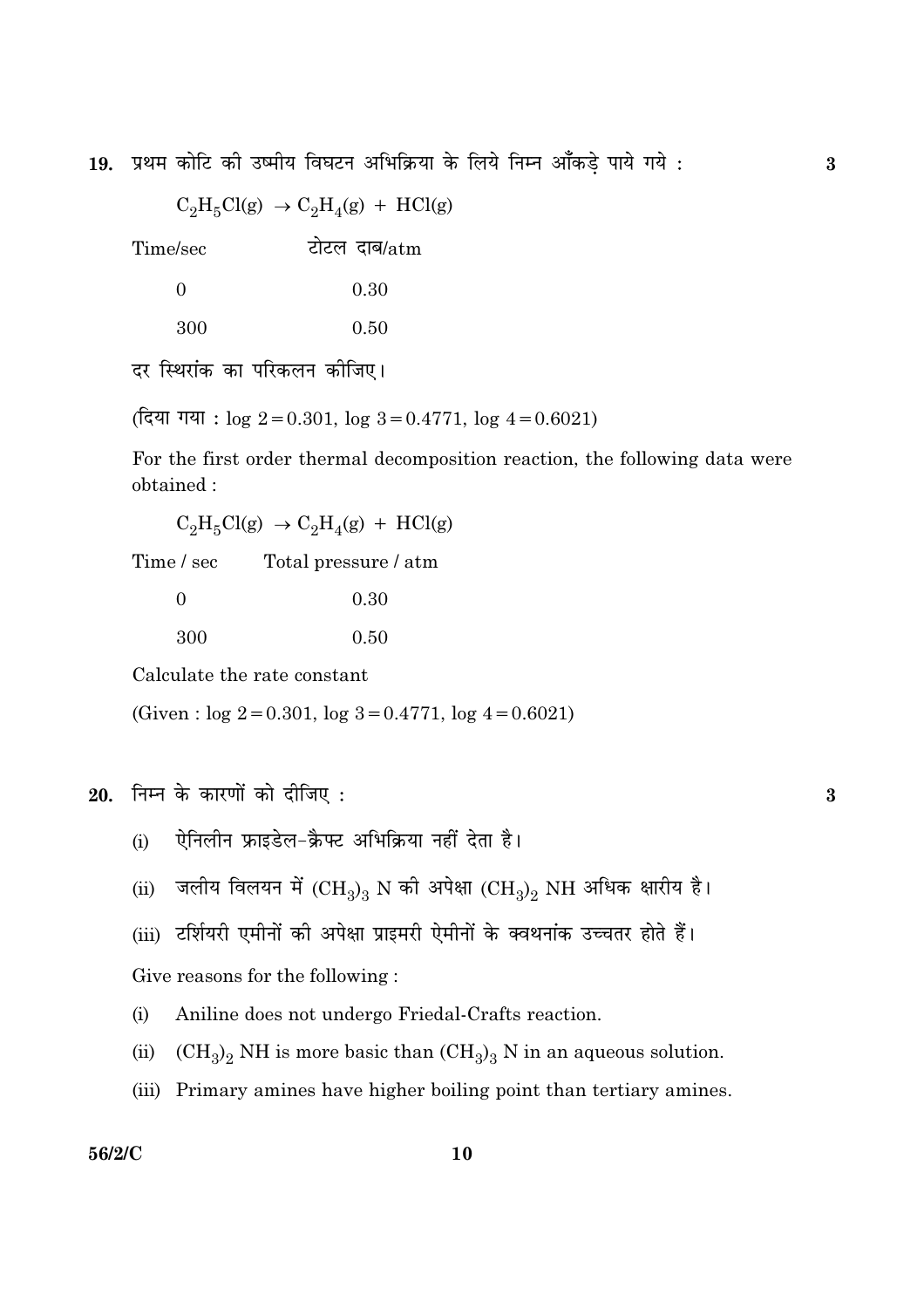$21.$  निम्न पदों को परिभाषित कीजिए:

- लायोफिलिक कोलाइड  $(i)$
- (ii) जीटा विभव
- (iii) संगुणित कोलाइड

Define the following terms:

- $(i)$ Lyophilic colloid
- Zeta potential  $(ii)$
- (iii) Associated colloids
- जब  $MgSO_4$  (M = 120 g mol<sup>-1</sup>) के 4 g को 100 g जल में घुलाया जाता है तब प्राप्त 22.  $\overline{\mathbf{3}}$ विलयन के क्वथनांक का परिकलन कोजिए, यह मानकर चलिए कि  ${\rm MgSO}_4$  का पूर्णत: आयनीकरण हो जाता है।

( $K_b$  जल के लिये = 0.52 K kg mol<sup>-1</sup>)

Calculate the boiling point of solution when 4 g of  $MgSO_4$  (M = 120 g mol<sup>-1</sup>) was dissolved in 100 g of water, assuming  $MgSO_4$  undergoes complete ionization.

 $(K_b$  for water = 0.52 K kg mol<sup>-1</sup>)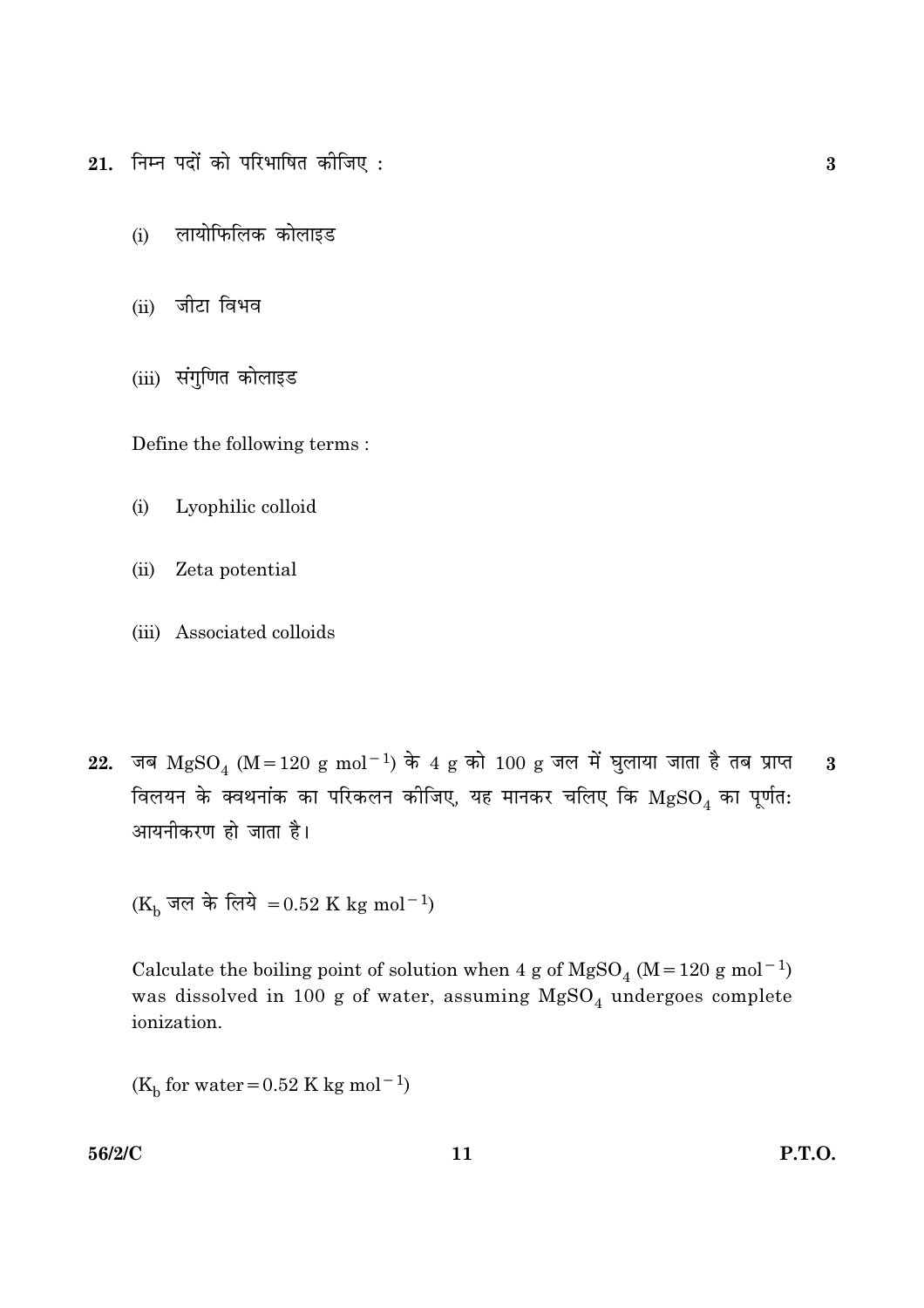अत्यंत व्यस्तता के कारण श्रीमान सिंह दोपहर में सडा हुआ खाना खाने लगे और धीरे धीरे  $\boldsymbol{4}$ 23. अनियमित रूप से ऐसे ही खान का आदत पड गई। एक दिन उन्हें छाती में जोर का दर्द हुआ और वे गिर पड़े। मि.सिंह के एक नजदीकी मित्र श्री. खन्ना जी उन्हें डॉक्टर के पास ले गये। डाक्टर ने उनकी जाँच की और पाया कि मि. सिंह ऐसीडीटी से पीडि़त हैं मि.खन्ना ने उन्हें घर की बनी चीजें खाने की और साथ ही योगासन योग और शारीरिक व्यायाम करने की सलाह दी। अपने मित्र की सलाह के अनुसार मि.सिंह काम करने लगे और थोड़े ही दिन में बेहतर महसुस करने लगे।

उपरोक्त को पढकर निम्न के उत्तर दीजिए:

- मि.खन्ना में किन मुल्यों (कम से कम दो) को दर्शाया?  $(i)$
- ऐन्टाएसिड क्या है? एक उदाहरण दीजिए।  $(ii)$
- क्या ऐन्टाएसिड अधिक दिन तक लेना चाहिए? कारण बतलाइए।  $(iii)$

Due to hectic and busy schedule, Mr. Singh started taking junk food in the lunch break and slowly became habitual of eating food irregularly to excel in his field. One day during meeting he felt severe chest pain and fell down. Mr. Khanna, a close friend of Mr. Singh. took him to doctor immediately. The doctor diagnosed that Mr. Singh was suffering from acidity and prescribed some medicines. Mr. Khanna advised him to eat home made food and change his lifestyle by doing yoga, meditation and some physical exercise. Mr. Singh followed his friend's advice and after few days he started feeling better.

After reading the above passage, answer the following:

- $(i)$ What are the values (at least two) displayed by Mr. Khanna?
- $(ii)$ What are antacids? Give one example.
- (iii) Would it be advisable to take antacids for a long period of time? Give reason.

5

- निम्न अभिक्रिया में  $A$  और  $B$  की संरचनाएँ लिखिए: **24.** (a)
	- $CH_3COCl \longrightarrow H_2$ ,  $Pd BaSO_4 \longrightarrow A \longrightarrow H_2N OH \longrightarrow B$  $(i)$
	- $\mathrm{CH_{3}MgBr} \ \xrightarrow[2. \ \mathrm{H_{3}O^{+}}]{} A \ \xrightarrow{\mathrm{PCl_{5}}} B$  $(ii)$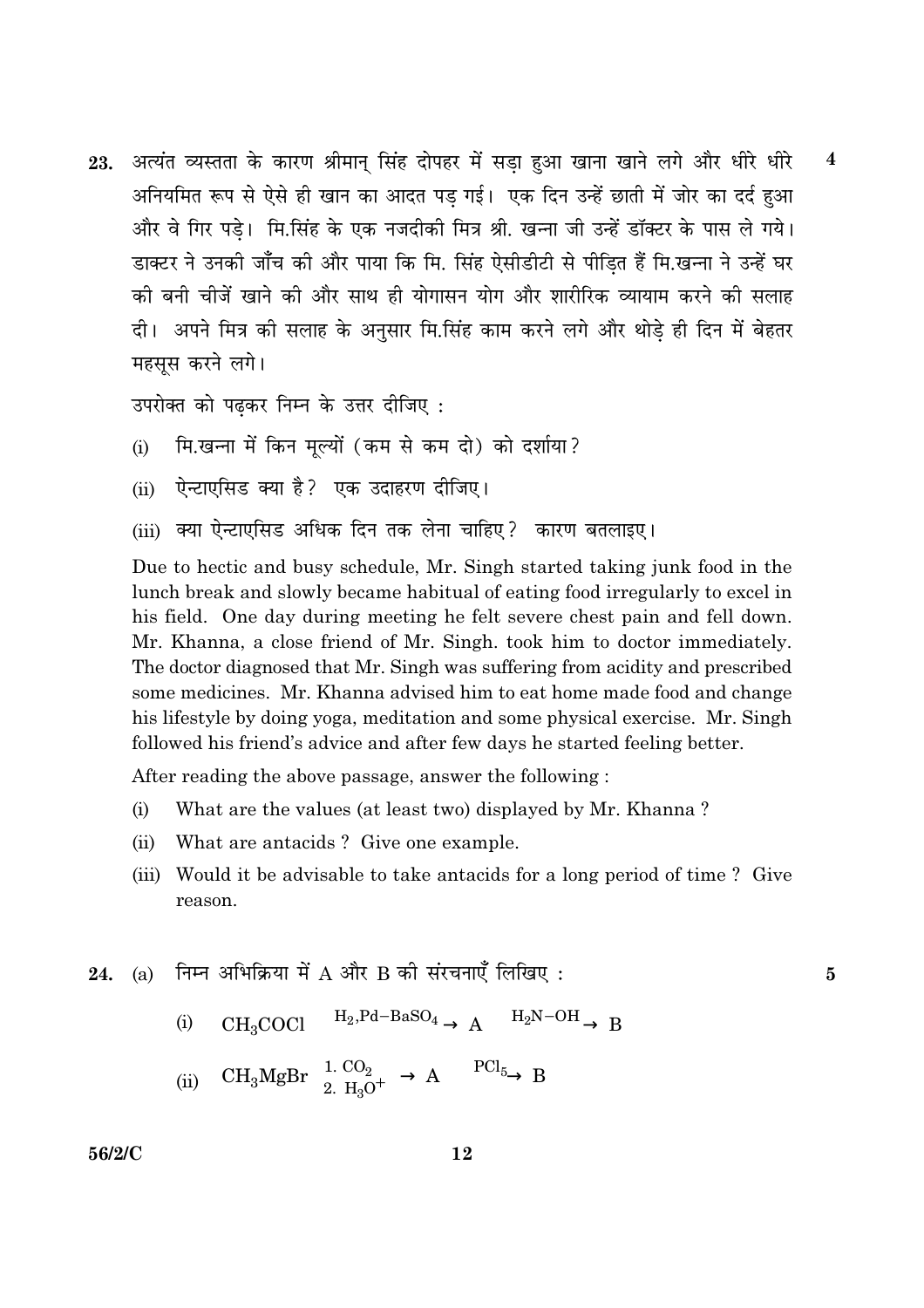(b) निम्न की पहचान कीजिए:

(i) 
$$
C_6H_5-COCH_3
$$
 और  $C_6H_5-CHO$  में

- (ii)  $CH_3COOH$  और HCOOH में
- (c) निम्न को उनके बढ़ते हुए क्वथनांक के क्रम में लिखिए:  $CH<sub>3</sub>CHO$ ,  $CH<sub>3</sub>COOH$ ,  $CH<sub>3</sub>CH<sub>2</sub>OH$

#### अथवा

- वुल्फ-किश्नर अपचयन में निहित रासायनिक अभिक्रिया को लिखिए।  $(a)$
- निम्न को न्यूक्लियोफिलिक गुणात्मक अभिक्रिया के प्रति उनके बढ़ते हुए क्रम में व्यवस्थित  $(b)$ कोजिए :

 $C_6H_5COCH_3$ , CH<sub>3</sub> – CHO, CH<sub>3</sub>COCH<sub>3</sub>

- (c) कार्बोक्जिलिक अम्ल कार्बोनिल, ग्रुप की अभिक्रिया क्यों नहीं देता?
- (d) निम्न अभिक्रिया के उत्पाद को लिखिए:

$$
\rm CH_3CH_2CH=CH-CH_2CN \xrightarrow{1. (i-Bu)_2AlH} \xrightarrow{\ } 2. H_2O
$$

- (e)  $C_3H_6O$  के दो क्रियात्मक समावयवी हैं A और B । NaOH और I<sub>2</sub>,के साथ गर्म करने पर B आयडोफार्म का पीला अवक्षेप बनाता है जबकि A कोई अवक्षेप नहीं बनाता है।  $A$  और  $B$  के सूत्र लिखिए।
- Write the structures of A and B in the following reactions: (a)

(i) 
$$
CH_3COCl \xrightarrow{H_2, Pd-BaSO_4} A \xrightarrow{H_2N-OH} B
$$

 $CH_3MgBr \xrightarrow[2, H_3O^+]{1. CO_2} A \xrightarrow[PE]{} B$  $(ii)$ 

#### $(b)$ Distinguish between:

- $C_6H_5-COCH_3$  and  $C_6H_5-CHO$  $(i)$
- $CH<sub>3</sub>COOH$  and HCOOH  $(ii)$
- Arrange the following in the increasing order of their boiling points :  $(c)$  $CH<sub>3</sub>CHO$ ,  $CH<sub>3</sub>COOH$ ,  $CH<sub>3</sub>CH<sub>2</sub>OH$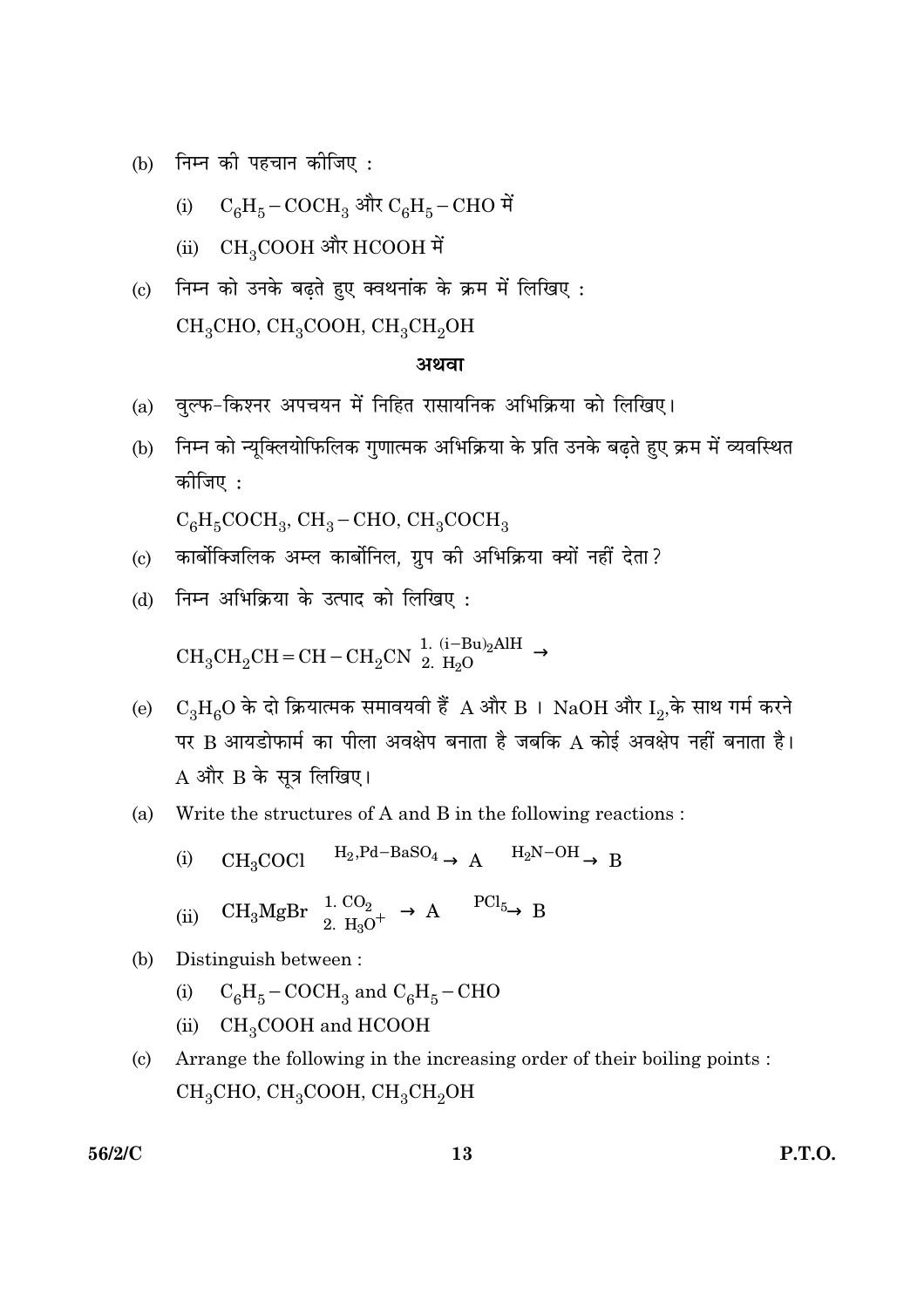#### **OR**

- $(a)$ Write the chemical reaction involved in Wolff-Kishner reduction.
- Arrange the following in the increasing order of their reactivity towards (b) nucleophilic addition reaction:

 $C_6H_5COCH_3$ ,  $CH_3$  – CHO,  $CH_3COCH_3$ 

- Why carboxylic acid does not give reactions of carbonyl group?  $\left( \mathrm{c}\right)$
- $(d)$ Write the product in the following reaction

 $\mathrm{CH_3CH_2CH=CH-CH_2CN}\xrightarrow[]{1.\,\,(i-Bu)_2\mathrm{AlH}\xrightarrow[]{\ }$ 

 $(e)$ A and B are two functional isomers of compound  $C_3H_6O$ . On heating with NaOH and  $I_2$ , isomer B forms yellow precipitate of iodoform whereas isomer A does not form any precipitate. Write the formulae of A and B.

25. (a) निम्न अभिक्रिया के लिये 298K पर 
$$
E^{\circ}_{cell}
$$
 का परिकलन कीजिए :  
2Al(s) + 3Cu<sup>2+</sup>(0.01M) → 2Al<sup>3+</sup> (0.01M) + 3Cu(s)  
दिया गया : E<sub>cell</sub> = 1.98 V

A और B के E° मानों का उपयोग करते की लोहे पर जंग लगने से बचाने के लिए किसका  $(b)$ लेपन सही होगा और क्यों? [ $E^{\circ}$ ( $Fe^{2+}/Fe$ ) = -0.44V] दिया गया :  $E^{\circ}(A^{2+}/A) = -2.37V$  :  $E^{\circ} (B^{2+}/B) = -0.14V$ 

#### अथवा

 $CH_3COOH$  के 0.001 mol L<sup>-1</sup> विलयन की चालकता 3.905 $\times$ 10<sup>-5</sup> S cm<sup>-1</sup> है।  $(a)$ इसकी मोलर चालकता और विघटन डीग्री (a) का परिकलन कीजिए।

दिया गया  $\lambda^0$  (H<sup>+</sup>) = 349.6 S cm<sup>2</sup> mol<sup>-1</sup> और  $\lambda^0$  (CH<sub>3</sub>COO<sup>-</sup>) = 40.9 S cm<sup>2</sup> mol<sup>-1</sup>

(b) विद्युत्**रासायनिक सेल को परिभाषित कीजिए। क्या** होता है जब विद्युत रासायनिक सेल के  $E_{cell}$  से लगाया गया बाह्य विभव अधिकतर हो जाता है?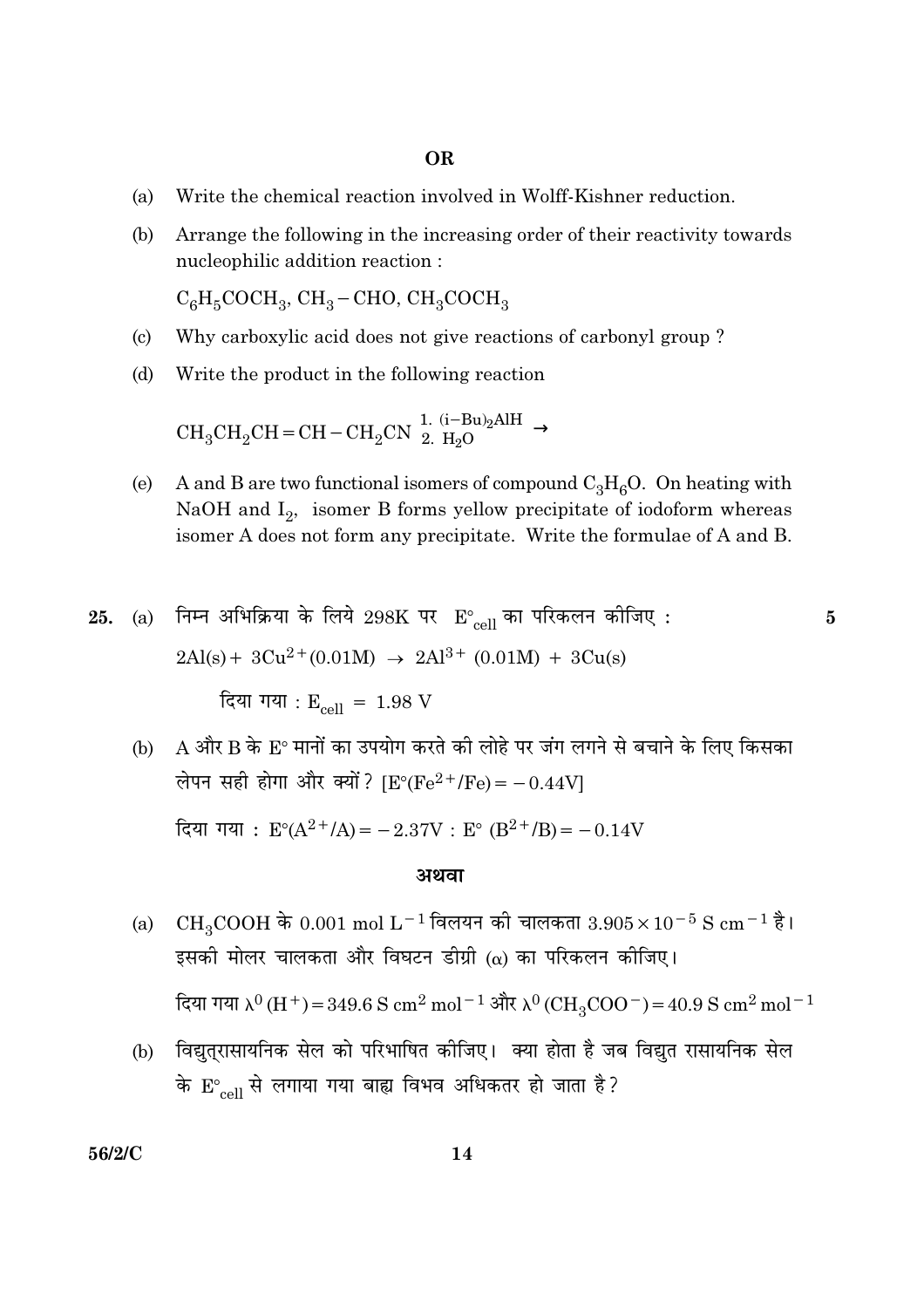- Calculate  $E_{cell}^{\circ}$  for the following reaction at 298K : (a)  $2\text{Al}(s) + 3\text{Cu}^{2+}(0.01\text{M}) \rightarrow 2\text{Al}^{3+}(0.01\text{M}) + 3\text{Cu}(s)$ Given:  $E_{cell} = 1.98 V$
- Using the  $E^{\circ}$  values of A and B, predict which is better for coating the (b) surface of iron  $[E^{\circ}(Fe^{2+}/Fe) = -0.44V]$  to prevent corrosion and why? Given:  $E^{\circ}(A^{2+}/A) = -2.37V$ :  $E^{\circ} (B^{2+}/B) = -0.14V$

#### **OR**

The conductivity of 0.001 mol  $L^{-1}$  solution of  $CH_3COOH$  is  $(a)$  $3.905 \times 10^{-5}$  S cm<sup>-1</sup>. Calculate its molar conductivity and degree of dissociation  $(\alpha)$ .

Given  $\lambda^0$  (H<sup>+</sup>) = 349.6 S cm<sup>2</sup> mol<sup>-1</sup> and  $\lambda^0$  (CH<sub>3</sub>COO<sup>-</sup>) = 40.9 S cm<sup>2</sup> mol<sup>-1</sup>

Define electrochemical cell. What happens if external potential applied (b) becomes greater than  $E_{cell}^{\circ}$  of electrochemical cell?

- (i) आक्सीजन के साथ  $\rm Mn$  उच्चतम उपचयन अवस्था $+7$  दर्शाता है जबकि फ्लओरीन के साथ उच्चतम उपचयन अवस्था+4 ही दर्शाता है।
- (ii)  $Cr^{2+}$  एक प्रबल अपचायक है।
- (iii)  $Cu^{2+}$ लवण रंगीन होते हैं जबकि  $Zn^{2+}$  लवण सफेद होते हैं।
- (b) निम्न समीकरणों को पूर्ण कीजिए:
	- $2MnO_2 + 4KOH + O_2 \xrightarrow{\Delta}$  $(i)$
	- (ii)  $Cr_2O_7^{2-} + 14H^+ + 6I^- \rightarrow$

#### अथवा

3d संक्रमण श्रेणी के तत्व नीचे दिये जाते हैं :

Ti V Cr Mn Fe Co Ni Cu Zn  $S_{c}$ 

निम्न के उत्तर दीजिए:

- उस तत्व को लिखिए जो अधिकतम उपचयन अवस्था दर्शाता है। कारण दीजिए।  $(i)$
- (ii) कौन से तत्व का गलनांक उच्चतम है?
- (iii) कौन सा तत्व केवल +3 उपचयन अवस्था दर्शाता है?
- (iv) कौन सा तत्व +3 अवस्था में प्रबल उपचायक है और क्यों?

#### 56/2/C

 $\overline{5}$